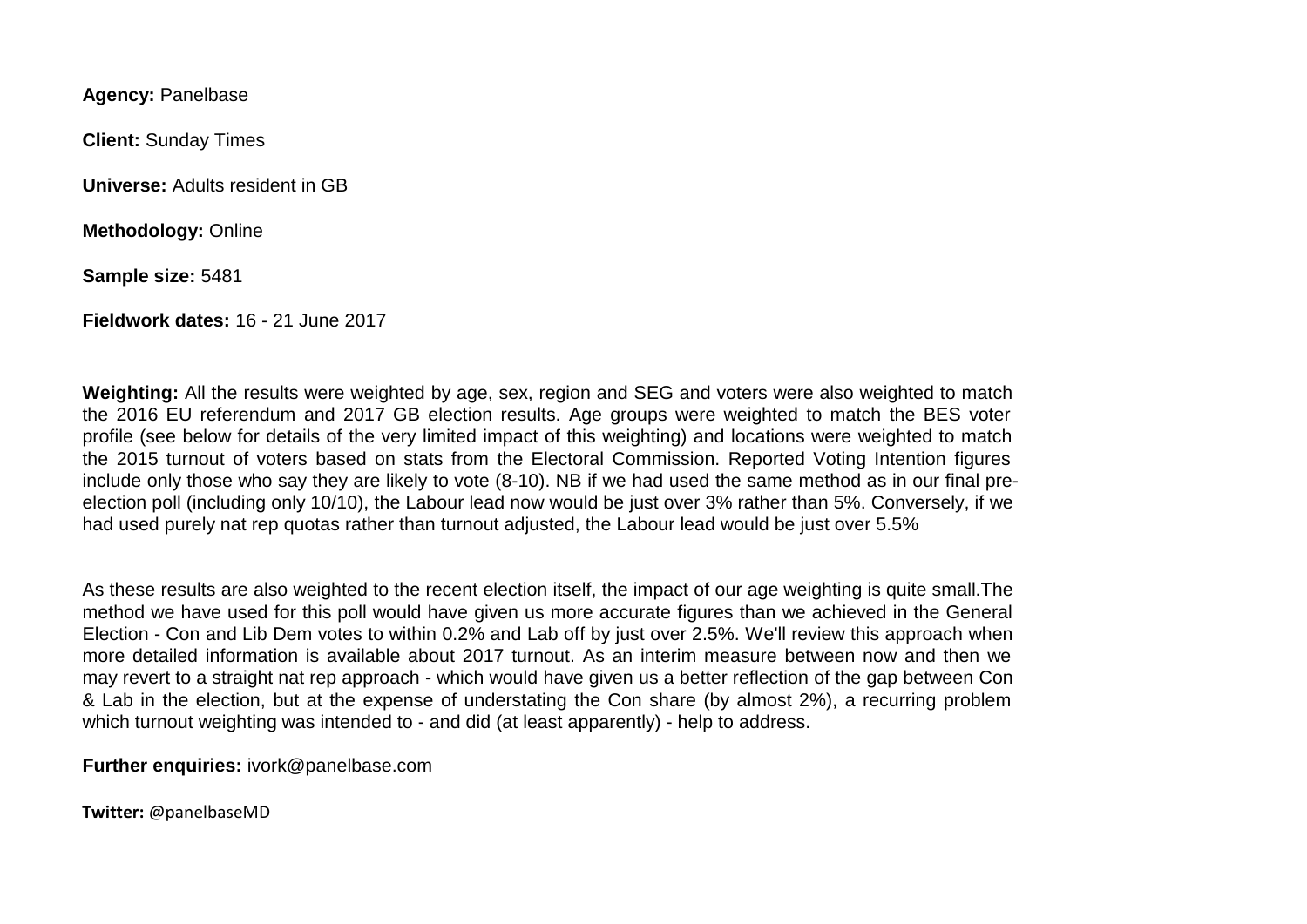| Base: 5,481                                    |                                  | Total         |               |               | Gender X Age  |                 |                 |                 |                | <b>SEG</b>        |                |                             |              | June 2017 Westminster Election |                            |             |                | 2016 EU Referendum |                 |              | 2016 EU Referendum<br>(Conservative Voters) |                 |                | 2016 EU Referendum<br>(Labour Voters) |                        |
|------------------------------------------------|----------------------------------|---------------|---------------|---------------|---------------|-----------------|-----------------|-----------------|----------------|-------------------|----------------|-----------------------------|--------------|--------------------------------|----------------------------|-------------|----------------|--------------------|-----------------|--------------|---------------------------------------------|-----------------|----------------|---------------------------------------|------------------------|
|                                                |                                  |               | Male<br>18-34 | Male<br>35-54 | Male<br>$55+$ | Female<br>18-34 | Female<br>35-54 | Female<br>$55+$ | ABC1           | C <sub>2</sub> DE | Con            | Lab                         | Lib<br>Dem   | SNP                            | <b>UKIP</b>                | Green       | Remain         | Leave              | Did not<br>vote | Remain       | Leave                                       | Did not<br>vote | Remain         | Leave                                 | Did not<br>vote        |
| Total                                          |                                  | 5481<br>(5481 | 623<br>(521)  | 940<br>(989)  | 1098<br>(998) | 615<br>(799)    | 952<br>(1142)   | 1254<br>(1032)  | 3014<br>(3363) | 2467<br>(2118)    | 2154<br>(1957) | 2029<br>(2003)              | 374<br>(383) | 154<br>(296)                   | 94<br>(153)                | 82<br>(103) | 2422<br>(2559) | 2613<br>(2476      | 446<br>(446)    | 648<br>(627) | 1458<br>(1284)                              | 48<br>(46)      | 1182<br>(1190) | 716<br>(692)                          | .130<br>(121)          |
| f another General                              | Base: Likely voters              | 4783          | 509           | 819           | 1027          | 478             | 781             | 1169            | 2703           | 2080              | 2042           | 1872                        | 356          | 151                            | 88                         | 74          | 2210           | 2366               | 208             | 609          | 1389                                        | 43              | 1107           | 661                                   | 104                    |
| Election was held                              |                                  | (4784)        | (434)         | (870)         | (939)         | (630)           | (951)           | (960)           | (3007)         | (1777)            | (1851)         | (1850)                      | (362)        | (290)                          | (143)                      | (92)        | (2339)         | (2240)             | (205)           | (590)        | (1220)                                      | (41)            | (1112)         | (641)                                 | (97)                   |
| tomorrow, how would you Conservative<br>vote?  |                                  | 1718          | 104           | 250           | 472           | 85              | 229             | 578             | 1010           | 708               | 1644           | 14                          | 23           |                                | 10                         |             | 517            | 1155               | 45              | 492          | 1115                                        | 38              |                | $\mathbf{q}$                          |                        |
|                                                |                                  | 36%           | 20%           | 31%           | 46%           | 18%             | 29%             | 49%             | 37%            | 34%               | 81%            | 1%                          | 6%           | 1%                             | 11%                        | 2%          | 23%            | 49%                | 22%             | 81%          | 80%                                         | 88%             | < 1%           | 1%                                    | $\mathbf{0}$           |
|                                                | Labour                           | 1931          | 298           | 383           | 283           | 301             | 359             | 307             | 1003           | 928               | 61             | 1735                        | 55           | 9                              | 12                         |             | 1138           | 681                | 112             | 20           | 40                                          |                 | 1042           | 599                                   | 94                     |
|                                                |                                  | 40%<br>245    | 59%           | 47%<br>42     | 28%<br>67     | 63%             | 46%<br>28       | 26%             | 37%<br>172     | 45%               | 3%             | 93%                         | 15%          | 6%                             | 13%                        | 11%         | 51%<br>180     | 29%<br>56          | 54%<br><b>q</b> | 3%           | 3%                                          | 1%              | 94%            | 91%                                   | 90%                    |
|                                                | <b>Liberal Democrat</b>          | 5%            | 36            | 5%            | 7%            | 18<br>4%        | 4%              | 54              | 6%             | 72<br>3%          | 21             | $\overline{7}$<br>1%        | 205          | $\overline{0}$<br>$\mathbf{0}$ | $\overline{0}$<br>$\bf{0}$ | 9%          | 8%             |                    | 4%              | 11<br>2%     | 11                                          | $\mathbf{0}$    | 1%             |                                       |                        |
|                                                | <b>SNP</b>                       | 142           | 7%<br>14      | 27            | 33            | 18              | 27              | 5%<br>24        | 79             | 63                | 1%             |                             | 58%          | 139                            | $\mathbf 0$                |             | 110            | $2\%$<br>24        |                 |              | 1%                                          |                 |                | $1\%$                                 |                        |
|                                                |                                  | 3%            | 3%            | 3%            | 3%            | 4%              | 3%              | 2%              | 3%             | 3%                | 1%             | 1%                          | < 1%         | 92%                            | $\mathbf{0}$               | - 0         | 5%             | 1%                 | 4%              | 1%           | 1%                                          | $\Omega$        | $\mathbf{r}$   | 1%                                    |                        |
|                                                | <b>UKIP</b>                      | 104           | 10            | 20            | 37            | $\epsilon$      | 12              | 18              | 34             | 69                | 32             | $\overline{7}$              |              | $\Omega$                       | 45                         |             |                | 94                 |                 |              | 32                                          |                 |                | 5                                     |                        |
|                                                |                                  | 2%            | 2%            | 2%            | 4%            | 1%              | 2%              | 2%              | 1%             | 3%                | 2%             | 1%                          | 1%           | $\mathbf{0}$                   | 51%                        | 1%          | 1%             | 4%                 | 1%              |              | 2%                                          | $\bf{0}$        | 1%             | 1%                                    |                        |
|                                                | Green                            | 61            | 11            | 10            | 13            |                 | 10              | 10              | 38             | 22                |                | 6                           |              | $\Omega$                       |                            | 41          | 37             | 20                 |                 |              |                                             |                 |                |                                       |                        |
|                                                |                                  | 1%            | 2%            | 1%            | 1%            | 1%              | 1%              | 1%              | 1%             | 1%                | 1%             | 1%                          | 2%           | 1%                             | 3%                         | 55%         | 2%             | 1%                 | 2%              | < 1%         | 1%                                          | 2%              | 1%             | 1%                                    | $\mathbf{0}$           |
|                                                | Plaid Cymru                      | 24            |               |               |               |                 |                 | 15              | 14             | 10                |                | $\Omega$                    |              | $\Omega$                       | $\Omega$                   |             |                | 15                 |                 |              |                                             |                 |                |                                       |                        |
|                                                |                                  | 1%            | 1%            | 1%            | 1%            | 1%              | $\mathbf{0}$    | 1%              | 1%             | 1%                | 1%             | $\mathbf{0}$                | 0            | $\mathbf{0}$                   | $\mathbf{0}$               |             | 1%             | 1%                 | $\mathbf{0}$    | < 1%         | 1%                                          | $\mathbf{0}$    | $\mathbf 0$    | $\mathbf{0}$<br>ΩI                    |                        |
|                                                | Other                            | 11<br>< 1%    | < 1%          | 1%            | $\mathbf{0}$  | $< 1\%$         | 1%              | < 1%            | 1%             | < 1%              | 1%             | $\mathbf 0$<br>$\mathbf{0}$ | 0            | $\mathbf 0$<br>$\mathbf{0}$    | $\Omega$<br>$\mathbf 0$    |             | 1%             | 1%                 |                 | < 1%         | 1%                                          | 0               | $\Omega$<br>0  | $\mathbf{0}$                          |                        |
|                                                | Don't know                       | 546           | 32            | 78            | 119           | 39              | 116             | 162             | 344            | 202               | 267            | 102                         | 63           | 3                              | 18                         | 16          | 202            | 318                | 27              | 77           | 187                                         |                 | 47             | 44                                    | 10                     |
|                                                |                                  | 11%           | 6%            | 9%            | 12%           | 8%              | 15%             | 14%             | 13%            | 10%               | 13%            | 5%                          | 18%          | 2%                             | 21%                        | 22%         | 9%             | 13%                | 13%             | 13%          | 13%                                         | 9%              | 4%             | 7%                                    | 10%                    |
|                                                | Would not vote                   |               |               |               |               |                 |                 |                 |                |                   |                | $\Omega$                    |              | $\mathbf 0$                    | $\Omega$                   |             | 2              |                    |                 |              | 0                                           |                 |                | $\Omega$                              |                        |
|                                                |                                  | 1%            |               | 1%            | $\mathbf 0$   | 1%              | $\Omega$        |                 | 1%             | < 1%              | 1%             | $\mathbf{0}$                | $\Omega$     | $\mathbf{0}$                   | $\mathbf{0}$               |             | 1%             | $\mathbf{0}$       | < 1%            | 1%           | $\mathbf 0$                                 | $\Omega$        | $\Omega$       | 0                                     |                        |
|                                                |                                  |               |               |               |               |                 |                 |                 |                |                   |                |                             |              |                                |                            |             |                |                    |                 |              |                                             |                 |                |                                       |                        |
| f another General                              | Base: Likely voters excluding DK | 4235          | 477           | 740           | 908           | 438             | 665             | 1007            | 2358           | 1877              | 1774           | 1770                        | 293          | 148                            | 69                         | 58          | 2006           | 2048               | 180             | 532          | 1202                                        | 40              | 1059           | 617                                   | 94                     |
| Election was held<br>tomorrow, how would you   |                                  | (4223)        | (406)         | (783)         | (829)         | (577)           | (807)           | (821)           | (2635)         | (1588)            | (1595)         | (1752)                      | (295)        | (284)                          | (109)                      | (71)        | (2122)         | (1923)             | (178)           | (505)        | (1053)                                      | (37)            | (1068)         | (596)                                 | (88)                   |
| vote?                                          | Conservative                     | 1718          | 104           | 250           | 472           | 85              | 229             | 578             | 1010           | 708               | 1644           | 14                          | 23           |                                | 10                         |             | 517            | 1155               | 45              | 492          | 1115                                        | 38              |                | $\mathbf{q}$                          |                        |
|                                                | abour                            | 41%<br>1931   | 22%<br>298    | 34%<br>383    | 52%<br>283    | 19%<br>301      | 34%<br>359      | 57%<br>307      | 43%<br>1003    | 38%<br>928        | 93%<br>61      | 1%<br>1735                  | 8%<br>55     | 1%<br>9                        | 14%<br>12                  | 3%          | 26%<br>1138    | 56%<br>681         | 25%<br>112      | 92%<br>20    | 93%<br>40                                   | 97%             | 1%<br>1042     | 1%<br>599                             | $\mathbf{0}$<br>94     |
|                                                |                                  | 46%           | 63%           | 52%           | 31%           | 69%             | 54%             | 30%             | 43%            | 49%               | 3%             | 98%                         | 19%          | 6%                             | 17%                        | 14%         | 57%            | 33%                | 62%             | 4%           | 3%                                          | 2%              | 98%            | 97%                                   | 100%                   |
|                                                | Liberal Democrat                 | 245           | 36            | 42            | 67            | 18              | 28              | 54              | 172            | 72                | 21             | $\overline{7}$              | 205          | $\mathbf{0}$                   | $\mathbf{0}$               |             | 180            | 56                 |                 | 11           | 11                                          |                 |                |                                       |                        |
|                                                |                                  | 6%            | 8%            | 6%            | 7%            | 4%              | 4%              | 5%              | 7%             | 4%                | 1%             | 1%                          | 70%          | $\mathbf{0}$                   | $\mathbf{0}$               | 12%         | 9%             | 3%                 | 5%              | 2%           | 1%                                          | $\Omega$        | < 1%           | 1%                                    |                        |
|                                                | <b>SNP</b>                       | 142           | 14            | 27            | 33            | 18              | 27              | 24              | 79             | 63                |                |                             |              | 139                            | $\Omega$                   |             | 110            | 24                 |                 |              |                                             |                 |                |                                       |                        |
|                                                |                                  | 3%            | 3%            | 4%            | 4%            | 4%              | 4%              | 2%              | 3%             | 3%                | 1%             | 1%                          | $< 1\%$      | 93%                            | $\mathbf{0}$               |             | 5%             | 1%                 | 5%              | 1%           | 1%                                          | $\bf{0}$        |                | 1%                                    |                        |
|                                                | <b>UKIP</b>                      | 104           | 10            | 20            | 37            | 6               | 12              | 18              | 34             | 69                | 32             | $\overline{7}$              |              | $\Omega$                       | 45                         |             |                | 94                 | -2              |              | 32                                          |                 |                | $5\overline{5}$                       |                        |
|                                                |                                  | 2%            | 2%            | 3%            | 4%            | 1%              | 2%              | 2%              | 1%             | 4%                | 2%             | 1%                          | 1%           | $\mathbf{0}$                   | 65%                        | 2%          | 1%             | $5%$               | 1%              |              | 3%                                          | $\Omega$        | < 1%           | 1%                                    |                        |
|                                                | Green                            | 61<br>1%      | 11            | 10<br>1%      | 13<br>1%      | $\epsilon$      | 10<br>1%        | 10<br>1%        | 38<br>2%       | 22<br>1%          |                | 6                           |              | $\mathbf{0}$                   | 3                          | 41<br>70%   | 37             | 20                 |                 | 1%           |                                             |                 | 1%             | $\overline{\phantom{a}}$              |                        |
|                                                | Plaid Cymru                      | 24            | 2%            |               |               | 1%              |                 | 15              | 14             | 10                | 1%             | 1%<br>$\Omega$              | 2%           | 1%<br>$\Omega$                 | 4%<br>$\Omega$             |             | 2%             | 1%<br>15           | 2%              |              | 1%                                          | 2%              |                | 1%<br>$\Omega$                        |                        |
|                                                |                                  | < 1%          | 1%            | 1%            | 1%            | 1%              | $\mathbf{0}$    | 1%              | 1%             | < 1%              | 1%             | $\mathbf{0}$                |              | $\mathbf{0}$                   | $\bf{0}$                   |             | 1%             | 1%                 |                 | < 1%         | 1%                                          |                 |                | $\mathbf{0}$                          |                        |
|                                                | Other                            | 11            |               |               |               |                 |                 |                 |                |                   | 3              | $\Omega$                    |              | $\circ$                        | $\Omega$                   |             |                |                    |                 |              |                                             |                 |                | $\mathsf{O}$                          |                        |
|                                                |                                  | 1%            | $< 1\%$       | 1%            | $\mathbf 0$   | 1%              | $1\%$           | $< 1\%$         | 1%             | 1%                | 1%             | $\mathbf{0}$                | O            | $\mathbf{0}$                   | $\mathbf 0$                | $\Omega$    | 1%             | 1%                 | $\Omega$        | 1%           | 1%                                          | $\bf{0}$        | $\Omega$       | 0                                     |                        |
|                                                |                                  |               |               |               |               |                 |                 |                 |                |                   |                |                             |              |                                |                            |             |                |                    |                 |              |                                             |                 |                |                                       |                        |
| another EU                                     | <b>Base: Likely voters</b>       | 4821          | 510           | 819           | 1038          | 485             | 797             | 1171            | 2733           | 2088              | 2035           | 1832                        | 352          | 151                            | 87                         | 74          | 2205           | 2426               | 190             | 601          | 1402                                        | 31              | 1084           | 658                                   | 90                     |
| Referendum was held<br>tomorrow, how would you |                                  | (4824)        | (433)         | (869)         | (949)         | (640)           | (973)           | (960)           | (3043)         | (1781)            | (1844)         | (1815)                      | (360)        | (289)                          | (141)                      | (93)        | (2343)         | (2297)             | (184)           | (581)        | (1234)                                      | (29)            | (1099)         | (636)                                 | (80)                   |
| vote?                                          | The UK should remain in the EU   | 2227          | 327           | 398           | 397           | 326             | 383             | 397             | 1473           | 755               | 530            | 1154                        | 269          | 123                            | $\overline{4}$             | 43          | 1991           | 139                | 97              | 477          | 45                                          |                 | 1034           | 68                                    | 52                     |
|                                                |                                  | 46%<br>2402   | 64%           | 49%<br>400    | 38%           | 67%             | 48%<br>377      | 34%<br>716      | 54%<br>1148    | 36%               | 26%<br>1436    | 63%                         | 76%          | 81%                            | 5%                         | 58%         | 90%            | 6%                 | 51%             | 79%<br>90    | 3%<br>1327                                  | 26%             | 95%            | 10%<br>547                            | 58%                    |
|                                                | The UK should leave the EU       | 50%           | 160<br>31%    | 49%           | 614<br>59%    | 136<br>28%      | 47%             | 61%             | 42%            | 1255<br>60%       | 71%            | 601<br>33%                  | 75<br>21%    | 25<br>16%                      | 81<br>93%                  | 27<br>37%   | 145<br>7%      | 2196<br>91%        | 62<br>32%       | 15%          | 95%                                         | 19<br>62%       | 34<br>3%       | 83%                                   | $\overline{21}$<br>23% |
|                                                | Don't know                       | 191           | 24            | 22            | 27            | 23              | 38              | 5               | 113            | 79                | 68             | 77                          |              |                                |                            |             | 69             | 91                 | 31              | 33           | 31                                          |                 | 16             | 44                                    | 17                     |
|                                                |                                  | 4%            | 5%            | 3%            | 3%            | 5%              | 5%              | 5%              | 4%             | 4%                | 3%             | 4%                          | 2%           | 2%                             | 2%                         | 5%          | 3%             | 4%                 | 16%             | 6%           | 2%                                          | 12%             | 1%             | 7%                                    | 19%                    |
|                                                |                                  |               |               |               |               |                 |                 |                 |                |                   |                |                             |              |                                |                            |             |                |                    |                 |              |                                             |                 |                |                                       |                        |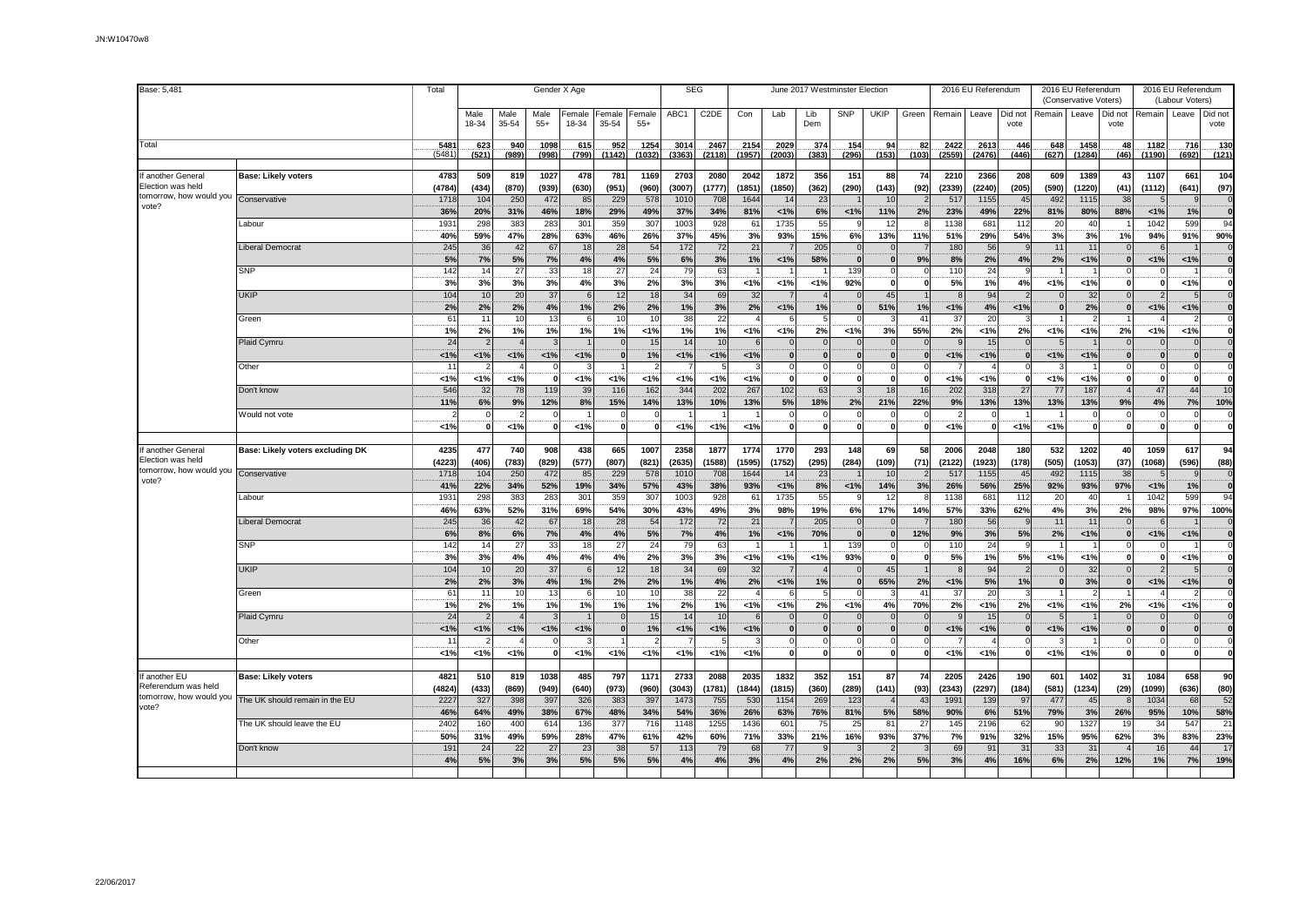| Base: 5,481                                  |                                  | Total          | S1. Location                           |                               |                               |                               |                   |                              |                                |                                |                    |                                      |                                             |                                                    |  |
|----------------------------------------------|----------------------------------|----------------|----------------------------------------|-------------------------------|-------------------------------|-------------------------------|-------------------|------------------------------|--------------------------------|--------------------------------|--------------------|--------------------------------------|---------------------------------------------|----------------------------------------------------|--|
|                                              |                                  |                | East<br>Anglia                         | East<br>Midland<br>s          | London                        | North<br>East                 | North<br>West     | Norther<br>n<br>Ireland      | Scotlan<br>d                   | South<br>East                  | South<br>West      | Wales                                | West<br>Midland<br>s                        | Yorkshir<br>е                                      |  |
| Total                                        |                                  | 5481<br>(5481) | 535<br>(487)                           | 406<br>(368)                  | 696<br>(594)                  | 219<br>(249)                  | 621<br>(635)      | .0.<br>(0)                   | 504<br>(751)                   | 798<br>(747)                   | 499<br>(449)       | 271<br>(232)                         | 476<br>(472)                                | 455<br>(497)                                       |  |
| If another General                           | <b>Base: Likely voters</b>       | 4783           | 472                                    | 341                           | 597                           | 204                           | 552               | $\pmb{0}$                    | 454                            | 691                            | 442                | 237                                  | 392                                         | 401                                                |  |
| Election was held<br>tomorrow, how would you | Conservative                     | (4784)<br>1718 | (429)<br>195                           | (311)<br>146                  | (509)<br>193                  | (231)<br>66                   | (562)<br>180      | (0)<br>$\mathbf 0$           | (678)<br>123                   | (641)<br>296                   | (395)<br>166       | (200)<br>73                          | (393)<br>136                                | (435)<br>144                                       |  |
| vote?                                        | Labour                           | 36%<br>1931    | 41%<br>170                             | 43%<br>126                    | 32%<br>282                    | 32%<br>109                    | 33%<br>280        | $\pmb{0}$<br>$\mathbf 0$     | 27%<br>122                     | 43%<br>230                     | 38%<br>158         | 31%<br>97                            | 35%<br>175                                  | 36%<br>181                                         |  |
|                                              |                                  | 40%            | 36%                                    | 37%                           | 47%                           | 54%                           | 51%               | $\mathbf{0}$                 | 27%                            | 33%                            | 36%                | 41%                                  | 45%                                         | 45%                                                |  |
|                                              | <b>Liberal Democrat</b>          | 245<br>5%      | 23<br>5%                               | 14<br>4%                      | 40<br>7%                      | $\boldsymbol{8}$<br>4%        | 20<br>4%          | $\mathbf{0}$<br>$\mathbf{0}$ | 21<br>5%                       | 47<br>7%                       | 36<br>8%           | $6\phantom{1}6$<br>3%                | 15<br>4%                                    | 15<br>4%                                           |  |
|                                              | SNP                              | 142            | $\overline{0}$                         | $\overline{0}$                | $\overline{0}$                | $\circ$                       | $\overline{0}$    | $\overline{0}$               | 142                            | $\overline{0}$                 | $\Omega$           | $\overline{0}$                       | $\frac{0}{0}$                               | $\overline{0}$                                     |  |
|                                              | <b>UKIP</b>                      | 3%<br>104      | 0<br>11                                | $\pmb{0}$<br>8                | $\mathbf 0$<br>$\overline{7}$ | $\pmb{0}$<br>$\mathsf 3$      | 0<br>10           | $\mathbf 0$<br>$\mathbf 0$   | 31%                            | 0<br>21                        | $\mathbf 0$<br>13  | 0<br>$\sqrt{5}$                      | 14                                          | ö<br>11                                            |  |
|                                              |                                  | 2%             | 2%                                     | 2%                            | 1%                            | 1%                            | 2%                | $\bf{0}$                     | 1%                             | 3%                             | 3%                 | 2%                                   | 3%                                          | 3%                                                 |  |
|                                              | Green                            | 61<br>1%       | 3<br>1%                                | $\overline{7}$<br>2%          | 9<br>1%                       | $\mathbf 0$<br>$\mathbf 0$    | 4<br>1%           | $\mathbf 0$<br>$\mathbf 0$   | 5<br>1%                        | 15<br>2%                       | 6<br>1%            | $\mathbf 0$<br>$\mathbf{0}$          | 9<br>2%                                     | $\overline{4}$<br>1%                               |  |
|                                              | Plaid Cymru                      | 24             | $\mathbf{0}$                           | $\mathbf 0$                   | $\mathbf 0$                   | $\mathbf{0}$                  | $\bf 0$           | $\overline{0}$               | $\mathbf{0}$                   | $\mathbf 0$                    | $\mathbf{0}$       | 24                                   | $\mathbf 0$                                 | $\mathbf 0$                                        |  |
|                                              | Other                            | 1%<br>11       | $\bf{0}$                               | $\mathbf{0}$<br>1             | $\overline{0}$<br>3           | $\pmb{0}$<br>ō                | $\mathbf 0$<br>1  | $\mathbf{0}$<br>$\Omega$     | $\mathbf{0}$<br>$\overline{1}$ | $\mathbf{0}$<br>$\overline{2}$ | $\mathbf{0}$       | 10%<br>$\mathbf 0$                   | $\overline{\mathbf{0}}$<br>0                | $\overline{\mathbf{0}}$<br>$\overline{\mathbf{c}}$ |  |
|                                              |                                  | 1%             | 1%                                     | 1%                            | 1%                            | $\overline{\mathbf{0}}$       | 1%                | $\pmb{0}$                    | 1%                             | 1%                             | 1%                 | $\overline{\mathbf{0}}$              | $\overline{\mathbf{0}}$                     | 1%                                                 |  |
|                                              | Don't know                       | 546<br>11%     | 69<br>15%                              | 39<br>11%                     | 63<br>10%                     | 18<br>9%                      | 58<br>10%         | $\mathbf{0}$<br>$\mathbf 0$  | 39<br>9%                       | 78<br>11%                      | 61<br>14%          | 32<br>14%                            | 43<br>11%                                   | 46<br>11%                                          |  |
|                                              | Would not vote                   | 2<br><1%       | $\mathbf 0$<br>$\overline{\mathbf{0}}$ | $\mathbf 0$<br>$\overline{0}$ | 0<br>ō                        | $\mathbf 0$<br>$\overline{0}$ | 0<br>$\pmb{0}$    | $\mathbf 0$<br>$\mathbf 0$   | 1%                             | 1<br>1%                        | 1%                 | $\pmb{0}$<br>$\overline{\mathbf{0}}$ | $\boldsymbol{0}$<br>$\overline{\mathbf{0}}$ | $\frac{0}{0}$                                      |  |
| If another General                           | Base: Likely voters excluding DK | 4235           | 403                                    | 302                           | 535                           | 185                           | 495               | $\mathbf 0$                  | 415                            | 611                            | 380                | 205                                  | 349                                         | 356                                                |  |
| Election was held<br>tomorrow, how would you |                                  | (4223)         | (365)                                  | (275)                         | (458)                         | (206)                         | (496)             | (0)                          | (623)                          | (561)                          | (343)              | (170)                                | (346)                                       | (380)                                              |  |
| vote?                                        | Conservative                     | 1718<br>41%    | 195<br>48%                             | 146<br>48%                    | 193<br>36%                    | 66<br>35%                     | 180<br>36%        | $\mathbf{0}$<br>$\mathbf 0$  | 123<br>30%                     | 296<br>48%                     | 166<br>44%         | 73<br>36%                            | 136<br>39%                                  | 144<br>40%                                         |  |
|                                              | Labour                           | 1931           | 170                                    | 126                           | 282<br>53%                    | 109<br>59%                    | 280               | $\mathbf 0$                  | 122                            | 230<br>38%                     | 158<br>42%         | 97                                   | 175<br>50%                                  | 181                                                |  |
|                                              | <b>Liberal Democrat</b>          | 46%<br>245     | 42%<br>23                              | 42%<br>14                     | 40                            | $\bf 8$                       | 57%<br>20         | $\mathbf 0$<br>$\mathbf{0}$  | 29%<br>21                      | 47                             | 36                 | 47%<br>$6\phantom{1}6$               | 15                                          | 51%<br>15                                          |  |
|                                              | <b>SNP</b>                       | 6%<br>142      | 6%<br>$\mathbf 0$                      | 5%<br>$\pmb{0}$               | 8%<br>0                       | 4%<br>$\mathbf 0$             | 4%<br>$\mathbf 0$ | $\mathbf 0$<br>$\mathbf 0$   | 5%<br>142                      | 8%<br>$\mathbf 0$              | 10%<br>$\mathbf 0$ | 3%<br>$\pmb{0}$                      | 4%<br>$\mathbf 0$                           | 4%                                                 |  |
|                                              |                                  | 3%             | ö                                      | $\overline{0}$                | ō                             | $\overline{0}$                | $\mathbf 0$       | $\mathbf 0$                  | 34%                            | $\overline{0}$                 | $\mathbf{0}$       | $\overline{\mathbf{0}}$              | $\overline{\mathbf{0}}$                     | $\frac{0}{0}$                                      |  |
|                                              | <b>UKIP</b>                      | 104<br>2%      | 11<br>3%                               | 8<br>3%                       | $\overline{7}$<br>1%          | 3<br>1%                       | 10<br>2%          | $\mathbf{0}$<br>$\mathbf{0}$ | 1%                             | 21<br>3%                       | 13<br>3%           | $\overline{5}$<br>2%                 | 14<br>4%                                    | 11<br>3%                                           |  |
|                                              | Green                            | 61             | 3                                      | $\overline{7}$                | 9                             | $\mathbf 0$                   | 4                 | $\mathbf 0$                  | 5                              | 15                             | 6                  | $\pmb{0}$                            | 9                                           | $\overline{4}$                                     |  |
|                                              | Plaid Cymru                      | 1%<br>24       | 1%<br>$\mathbf 0$                      | 2%<br>$\bf 0$                 | 2%<br>$\pmb{0}$               | $\pmb{0}$<br>$\mathbf 0$      | 1%<br>$\pmb{0}$   | 0<br>$\mathbf{0}$            | 1%<br>$\mathbf{0}$             | 2%<br>$\mathbf 0$              | 1%<br>$\mathbf{0}$ | $\pmb{0}$<br>24                      | 3%<br>$\pmb{0}$                             | 1%<br>$\mathbf 0$                                  |  |
|                                              |                                  | 1%             | $\dddot{\mathbf{0}}$                   | $\pmb{0}$                     | $\overline{\mathbf{0}}$       | $\pmb{0}$                     | $\pmb{0}$         | $\mathbf{0}$                 | $\mathbf{0}$                   | $\bf{0}$                       | $\mathbf 0$        | 12%                                  | $\overline{\mathbf{0}}$                     | ö                                                  |  |
|                                              | Other                            | 11<br>1%       | 1%                                     | 1<br>1%                       | 3<br>1%                       | $\mathbf 0$<br>$\overline{0}$ | 1<br>1%           | $\Omega$<br>$\mathbf{0}$     | 1%                             | $\overline{2}$<br>3%           | 1%                 | $\pmb{0}$<br>ö                       | $\mathbf 0$<br>ö                            | $\overline{\mathbf{c}}$<br>$1\%$                   |  |
| If another EU                                |                                  |                |                                        |                               |                               |                               |                   |                              |                                |                                |                    |                                      |                                             |                                                    |  |
| Referendum was held                          | <b>Base: Likely voters</b>       | 4821<br>(4824) | 476<br>(432)                           | 354<br>(316)                  | 592<br>(505)                  | 200<br>(226)                  | 553<br>(563)      | $\mathbf 0$<br>(0)           | 458<br>(684)                   | 716<br>(668)                   | 433<br>(393)       | 244<br>(206)                         | 388<br>(389)                                | 407<br>(442)                                       |  |
| tomorrow, how would you<br>vote?             | The UK should remain in the EU   | 2227<br>46%    | 190<br>40%                             | 122<br>34%                    | 348<br>59%                    | 93<br>46%                     | 247<br>45%        | $\bf 0$<br>$\mathbf{0}$      | 283<br>62%                     | 315<br>44%                     | 175<br>40%         | 108<br>44%                           | 183<br>47%                                  | 163<br>40%                                         |  |
|                                              | The UK should leave the EU       | 2402           | 267                                    | 215                           | 226                           | 101                           | 278               | $\mathbf 0$                  | 158                            | 374                            | 237                | 129                                  | 188                                         | 229                                                |  |
|                                              | Don't know                       | 50%<br>191     | 56%<br>19                              | 61%<br>17                     | 38%<br>18                     | 50%<br>6                      | 50%<br>28         | $\pmb{0}$<br>$\mathbf{0}$    | 35%<br>16                      | 52%<br>27                      | 55%<br>21          | 53%<br>$\overline{7}$                | 48%<br>17                                   | 56%<br>15                                          |  |
|                                              |                                  | 4%             | 4%                                     | 5%                            | 3%                            | 3%                            | 5%                | $\mathbf{0}$                 | 4%                             | 4%                             | 5%                 | 3%                                   | 4%                                          | 4%                                                 |  |
|                                              |                                  |                |                                        |                               |                               |                               |                   |                              |                                |                                |                    |                                      |                                             |                                                    |  |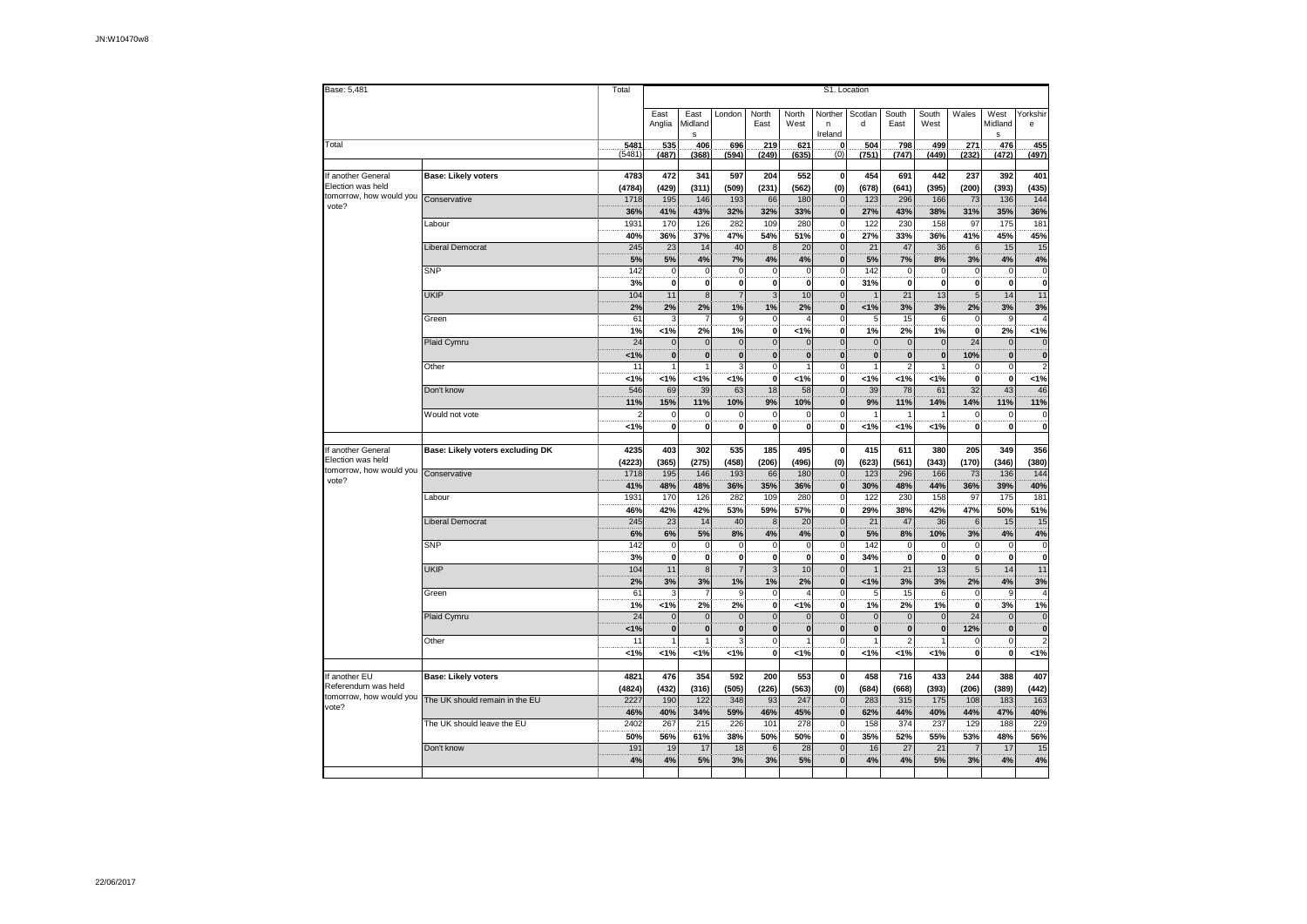| Base: 5.481                                                                   |                                                                                                | Total                | Gender X Age  |               |                  |                       |                 |                 |                | <b>SEG</b>                |                |                |              | June 2017 Westminster Election |             |                       |                | 2016 EU Referendum |                 |              | 2016 EU Referendum<br>(Conservative Voters) |                 |                   | 2016 EU Referendum<br>(Labour Voters) |                 |
|-------------------------------------------------------------------------------|------------------------------------------------------------------------------------------------|----------------------|---------------|---------------|------------------|-----------------------|-----------------|-----------------|----------------|---------------------------|----------------|----------------|--------------|--------------------------------|-------------|-----------------------|----------------|--------------------|-----------------|--------------|---------------------------------------------|-----------------|-------------------|---------------------------------------|-----------------|
|                                                                               |                                                                                                |                      | Male<br>18-34 | Male<br>35-54 | Male<br>$55+$    | Female<br>18-34       | Female<br>35-54 | Female<br>$55+$ | ABC1           | C <sub>2</sub> DE         | Con            | Lab            | Lib<br>Dem   | <b>SNP</b>                     | <b>UKIP</b> | Green                 | Remain         | Leave              | Did not<br>vote | Remain       | Leave                                       | Did not<br>vote | Remain            | Leave                                 | Did not<br>vote |
| Total                                                                         |                                                                                                | 5481<br>(5481        | 623<br>(521)  | 940<br>(989)  | 1098<br>(998)    | 615<br>(799)          | 952<br>(1142)   | 1254<br>(1032)  | 3014<br>(3363) | 2467<br>(2118)            | 2154<br>(1957) | 2029<br>(2003) | 374<br>(383) | 154<br>(296)                   | 94<br>(153) | 82<br>(103)           | 2422<br>(2559) | 2613<br>(2476)     | 446<br>(446)    | 648<br>(627) | 1458<br>(1284)                              | 48<br>(46)      | 1182<br>(1190)    | 716<br>(692)                          | 130<br>(121)    |
| f another EU<br>Referendum was held                                           | Base: Likely voters excuding DK                                                                | 4630<br>(4640)       | 487<br>(415)  | 798<br>(846)  | 1011<br>(926)    | 462<br>(610)          | 759<br>(926)    | 1113<br>(917)   | 2620<br>(2923) | 2009<br>(1717)            | 1966<br>(1782) | 1755<br>(1743) | 344<br>(349) | 147<br>(283)                   | 85<br>(138) | 70<br>(90)            | 2136<br>(2283) | 2335<br>(2204)     | 159<br>(153)    | 568<br>(556) | 1371<br>(1201)                              | 28<br>(25)      | 1068<br>(1083)    | 614<br>(595)                          | 73<br>(65)      |
| tomorrow, how would you<br>vote?                                              | The UK should remain in the EU                                                                 | 2227<br>48%          | 327<br>67%    | 398<br>50%    | 397<br>39%       | 326<br>70%            | 383<br>50%      | 397<br>36%      | 1473<br>56%    | 755<br>38%                | 530<br>27%     | 1154<br>66%    | 269<br>78%   | 123<br>83%                     | 5%          | 4 <sup>′</sup><br>61% | 199'<br>93%    | 139<br>6%          | 97<br>61%       | 477<br>84%   | 45<br>3%                                    | 30%             | 1034<br>97%       | 68<br>11%                             | 52<br>71%       |
|                                                                               | The UK should leave the EU                                                                     | 2402<br><br>52%      | 160<br>33%    | 400<br>50%    | 614<br>61%       | 136<br>30%            | 377<br>50%      | 716<br>64%      | 1148<br>44%    | 1255<br>62%               | 1436<br>73%    | 601<br>34%     | 75<br>22%    | 25<br>17%                      | 81<br>95%   | 27<br>39%             | 145<br>7%      | 2196<br>94%        | 62<br>39%       | 90<br>16%    | 1327<br>97%                                 | 19<br>70%       | 34<br>3%          | 547<br>89%                            | 21<br>29%       |
| Do you think the<br>government should now                                     | <b>Base: All</b>                                                                               | 5329<br>(5337)       | 603<br>(504)  | 912<br>(962)  | 1072<br>(972)    | 603<br>(781)          | 924<br>(1111)   | 1215<br>(1007)  | 2933<br>(3275) | 2396<br>(2062)            | 2094<br>(1905) | 1967<br>(1947) | 365<br>(373) | 152<br>(292)                   | 92<br>(150) | 78<br>(98)            | 2351<br>(2486) | 2541<br>(2411)     | 438<br>(440)    | 628<br>(606) | 1422<br>(1254)                              | 44<br>(45)      | 1143<br>(1154)    | 695<br>(674)                          | 129<br>(119)    |
| seek greater cross party<br>consensus on the terms<br>of Brexit or should the | The government should seek greater cross<br>party consensus                                    | 2553<br>48%          | 364<br>60%    | 509<br>56%    | 495<br>46%       | 310<br>51%            | 395<br>43%      | 480<br>40%      | 1591<br>54%    | 963<br>40%                | 567<br>27%     | 1340<br>68%    | 269<br>74%   | 122<br>80%                     | 16<br>17%   | 50<br>64%             | 1679<br>71%    | 706<br>28%         | 169<br>39%      | 317<br>51%   | 236<br>17%                                  | 14<br>32%       | 915<br>80%        | 357<br>51%                            | 67<br>52%       |
| election result make no<br>difference to their plans                          | The election result should make no difference<br>to plans for negotiations                     | 2104<br>39%          | 144<br>24%    | 342<br>38%    | 537<br>50%       | 154<br>26%            | 331<br>36%      | 596<br>49%      | 1076<br>37%    | 1028<br>43%               | 1368<br>65%    | 390<br>20%     | 64<br>17%    | 13 <sup>1</sup><br>8%          | 67<br>73%   | 2 <sup>′</sup><br>27% | 429<br>18%     | 1570<br>62%        | 105<br>24%      | 259<br>41%   | 1088<br>77%                                 | 21<br>49%       | 115<br>10%        | 251<br>36%                            | 23<br>18%       |
| for negotiations?                                                             | Don't know                                                                                     | 672<br>13%           | 95<br>16%     | 61<br>7%      | 40<br>4%         | 139<br>23%            | 198<br>21%      | 139<br>11%      | 266<br>9%      | 405<br>17%                | 158<br>8%      | 237<br>12%     | 33<br>9%     | 17<br>11%                      | 10%         | 9%                    | 242<br>10%     | 265<br>10%         | 164<br>38%      | 52<br>8%     | 98<br>7%                                    | 19%             | 112<br>10%        | 87<br>13%                             | 38<br>30%       |
| How long should Theresa<br>May remain as Prime                                | <b>Base: All</b>                                                                               | 5481<br>(5481        | 623<br>(521)  | 940<br>(989)  | 1098<br>(998)    | 615<br>(799)          | 952<br>(1142)   | 1254<br>(1032)  | 3014<br>(3363) | 2467<br>(2118)            | 2154<br>(1957) | 2029<br>(2003) | 374<br>(383) | 154<br>(296)                   | 94<br>(153) | 82<br>(103)           | 2422<br>(2559) | 2613<br>(2476)     | 446<br>(446)    | 648<br>(627) | 1458<br>(1284)                              | 48<br>(46)      | 1182<br>(1190)    | 716<br>(692)                          | 130<br>(121)    |
| Minister?                                                                     | She should step down now, before the start of<br>Brexit negotiations with the EU               | 1969<br>36%          | 311<br>50%    | 383<br>41%    | 357<br>33%       | 303<br>49%            | 357<br>38%      | 258<br>21%      | 1062<br>35%    | 907<br>37%                | 193<br>9%      | 1254<br>62%    | 158<br>42%   | 115<br>75%                     | 24<br>26%   | 34<br>42%             | 1151<br>48%    | 646<br>25%         | 173<br>39%      | 80<br>12%    | 109<br>7%                                   | 7%              | 776<br>66%        | 402<br>56%                            | 76<br>58%       |
|                                                                               | She should remain as PM for the first few<br>months of the negotiations                        | 524<br>------<br>10% | 62<br>10%     | 107<br>11%    | 96<br>----<br>9% | 58<br>an an air<br>9% | 79<br>8%        | 122<br>10%      | 302<br>10%     | 222<br><b>House</b><br>9% | 193<br>9%      | 222<br><br>11% | 41<br>11%    | $\sqrt{2}$<br>3%               | 11<br>12%   | 11%                   | 255<br>11%     | 231<br>----<br>9%  | 38<br>8%        | 80<br>12%    | 105<br>7%                                   | 15%             | 117<br>10%        | 88<br>12%                             | 17<br>13%       |
|                                                                               | She should remain as PM until the end of the<br>negotiations (due to finish by March 2019) but | 689<br>13%           | 70<br>11%     | 105<br>11%    | 180<br>16%       | 53<br>9%              | 107<br>11%      | 174<br>14%      | 429<br>14%     | 260<br>11%                | 385<br>18%     | 159<br>8%      | 61<br>16%    | 13<br>8%                       | 16<br>17%   | 7%                    | 236<br>10%     | 417<br>16%         | 36<br>8%        | 97<br>15%    | 283<br>19%                                  | 10%             | 85<br>7%          | 64<br>9%                              | 10<br>8%        |
|                                                                               | She should remain as PM beyond March 2019<br>but step down before the 2022 election            | 300<br>-----<br>5%   | 32<br>5%      | 51<br>5%      | 69<br>6%         | 18<br>3%              | 37<br>4%        | 91<br>7%        | 174<br>6%      | 126<br>5%                 | 213<br>10%     | 42<br>2%       | 10<br>3%     | $\overline{2}$<br>1%           | 5%          | 9%                    | 115<br>5%      | 173<br>----<br>7%  | 11<br>2%        | 74<br>11%    | 135<br>9%                                   | 7%              | 24<br>2%          | 15<br>2%                              | 2%              |
|                                                                               | She should remain as PM until at least the<br>2022 election                                    | 1115<br>20%          | 59<br>10%     | 166<br>18%    | 276<br>25%       | 74<br>12%             | 176<br>19%      | 363<br>29%      | 601<br>20%     | 514<br>21%                | 875<br>41%     | 107<br>5%      | 38<br>10%    | 5<br>3%                        | 23<br>25%   | 10%                   | 323<br>13%     | 745<br>29%         | 47<br>11%       | 220<br>34%   | 631<br>43%                                  | 24<br>50%       | 60<br>5%          | 43<br>6%                              | 3%              |
|                                                                               | Don't know                                                                                     | 884<br>16%           | 88<br>14%     | 128<br>14%    | 119<br>11%       | 109<br>18%            | 196<br>21%      | 245<br>20%      | 447<br>15%     | 437<br>18%                | 296<br>14%     | 244<br>12%     | 67<br>18%    | 15<br>10%                      | 16<br>17%   | 18<br>22%             | 342<br>14%     | 401<br>15%         | 142<br>32%      | 96<br>15%    | 195<br>13%                                  | 10%             | <b>119</b><br>10% | 104<br>15%                            | 20<br>16%       |
|                                                                               |                                                                                                |                      |               |               |                  |                       |                 |                 |                |                           |                |                |              |                                |             |                       |                |                    |                 |              |                                             |                 |                   |                                       |                 |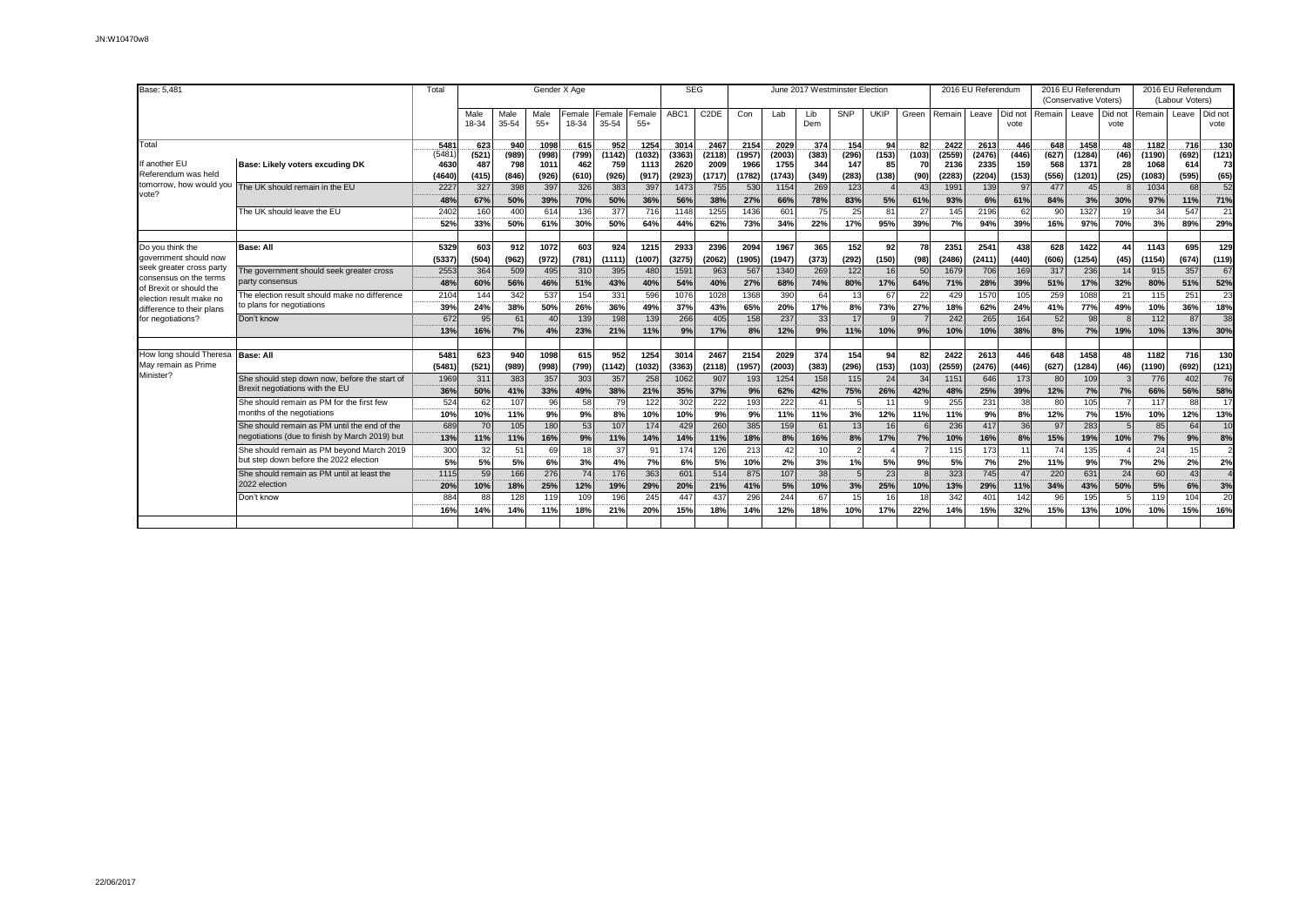| Base: 5,481                                       | Total                                          | S1. Location |                |                      |              |               |                 |                          |                         |               |               |              |                      |               |  |
|---------------------------------------------------|------------------------------------------------|--------------|----------------|----------------------|--------------|---------------|-----------------|--------------------------|-------------------------|---------------|---------------|--------------|----------------------|---------------|--|
|                                                   |                                                |              | East<br>Anglia | East<br>Midland<br>s | London       | North<br>East | North<br>West   | Norther<br>n.<br>Ireland | Scotlan<br>$\mathsf{d}$ | South<br>East | South<br>West | Wales        | West<br>Midland<br>s | Yorkshir<br>e |  |
| Total                                             |                                                | 5481         | 535            | 406                  | 696          | 219           | 621             | $\Omega$                 | 504                     | 798           | 499           | 271          | 476                  | .455          |  |
| If another EU                                     | (5481<br>4630                                  | (487)<br>457 | (368)<br>337   | (594)<br>574         | (249)<br>194 | (635)<br>525  | (0)<br>$\Omega$ | (751)<br>442             | (747)<br>689            | (449)<br>413  | (232)<br>237  | (472)<br>371 | (497)<br>392         |               |  |
| Referendum was held                               | Base: Likely voters excuding DK                |              |                | (302)                | (488)        | (218)         | (539)           | (0)                      | (659)                   | (641)         | (378)         | (198)        | (376)                | (425)         |  |
| tomorrow, how would you                           | The UK should remain in the EU                 | 2227         | 190            | 122                  | 348          | 93            | 247             | $\Omega$                 | 283                     | 315           | 175           | 108          | 183                  | 163           |  |
| vote?                                             |                                                | 48%          | 42%            | 36%                  | 61%          | 48%           | 47%             | $\Omega$                 | 64%                     | 46%           | 42%           | 46%          | 49%                  | 42%           |  |
|                                                   | The UK should leave the EU                     | 2402         | 267<br>$- - -$ | 215                  | 226          | 101           | 278             | $\Omega$                 | 158                     | 374           | 237           | 129          | 188                  | 229<br>       |  |
|                                                   |                                                | 52%          | 58%            | 64%                  | 39%          | 52%           | 53%             | $\Omega$                 | 36%                     | 54%           | 58%           | 54%          | 51%                  | 58%           |  |
|                                                   |                                                |              |                |                      |              |               |                 |                          |                         |               |               |              |                      |               |  |
| Do you think the                                  | <b>Base: All</b>                               | 5329         | 522            | 396                  | 678          | 214           | 602             | $\mathbf{0}$             | 499                     | 785           | 484           | 260          | 445                  | 444           |  |
| government should now<br>seek greater cross party |                                                | (5337)       | (475)          | (358)                | (578)        | (243)         | (616)           | (0)                      | (742)                   | (733)         | (436)         | (225)        | (448)                | (483)         |  |
| consensus on the terms                            | The government should seek greater cross       | 2553         | 225            | 165                  | 381          | 109           | 292             | $\Omega$                 | 309                     | 335           | 229           | 111          | 205                  | 192           |  |
| of Brexit or should the                           | party consensus                                | 48%          | 43%            | 42%                  | 56%          | 51%           | 49%             | n                        | 62%                     | 43%           | 47%           | 43%          | 46%                  | 43%           |  |
| election result make no                           | The election result should make no difference  | 2104         | 239            | 177                  | 206          | 84            | 235             | $\mathbf 0$              | 130                     | 346           | 213           | 117          | 168                  | 188<br>       |  |
| difference to their plans                         | to plans for negotiations                      | 39%          | 46%            | 45%                  | 30%          | 39%           | 39%             | 0                        | 26%                     | 44%           | 44%           | 45%          | 38%                  | 42%           |  |
| for negotiations?                                 | Don't know                                     | 672          | 58             | 54                   | 91           | 21            | 74              | $\Omega$                 | 60                      | 104           | 42            | 31           | 72                   | 64            |  |
|                                                   |                                                | 13%          | 11%            | 14%                  | 13%          | 10%           | 12%             | n                        | 12%                     | 13%           | 9%            | 12%          | 16%                  | 14%           |  |
|                                                   | <b>Base: All</b>                               | 5481         | 535            | 406                  | 696          | 219           |                 | $\mathbf{0}$             | 504                     | 798           | 499           | 271          | 476                  | 455           |  |
| How long should Theresa<br>May remain as Prime    |                                                | (5481)       | (487)          | (368)                | (594)        | (249)         | 621<br>(635)    |                          | (751)                   | (747)         | (449)         | (232)        | (472)                | (497)         |  |
| Minister?                                         | She should step down now, before the start of  | 1969         | 174            | 134                  | 265          | 83            | 247             | (0)<br>$\Omega$          | 233                     | 257           | 161           | 93           | 175                  | 147           |  |
|                                                   | Brexit negotiations with the EU                | 36%          | 33%            | 33%                  | 38%          | 38%           | 40%             | $\Omega$                 | 46%                     | 32%           | 32%           | 34%          | 37%                  | 32%           |  |
|                                                   | She should remain as PM for the first few      | 524          | 55             | 22                   | 91           | 25            | 49              | $\Omega$                 | 37                      | 68            | 45            | 32           | 52                   | 48            |  |
|                                                   | months of the negotiations                     | 10%          | 10%            | 5%                   | 13%          | 11%           | 8%              | 0                        | 7%                      | 9%            | 9%            | 12%          | 11%                  | <br>11%       |  |
|                                                   | She should remain as PM until the end of the   | 689          | 70             | 63                   | 91           | 36            | 66              | $\Omega$                 | 52                      | 112           | 66            | 31           | 54                   | 50            |  |
|                                                   | negotiations (due to finish by March 2019) but | 13%          | 13%            | 15%                  | 13%          | 16%           | 11%             | $\Omega$                 | 10%                     | 14%           | 13%           | 11%          | 11%                  | 11%           |  |
|                                                   | She should remain as PM beyond March 2019      | 300          | 23             | 21                   | 47           | 13            | 39              | $\Omega$                 | 23                      | 33            | 26            | 20           | 31                   | 23            |  |
|                                                   | but step down before the 2022 election         | 5%           | 4%             | 5%                   | 7%           | 6%            | 6%              | 0                        | 5%                      | 4%            | 5%            | 7%           | 7%                   | 5%            |  |
|                                                   | She should remain as PM until at least the     | 1115         | 113            | 92                   | 100          | 35            | 122             | $\Omega$                 | 86                      | 192           | 132           | 65           | 83                   | 94            |  |
|                                                   | 2022 election                                  | 20%          | 21%            | 23%                  | 14%          | 16%           | 20%             | $\Omega$                 | 17%                     | 24%           | 26%           | 24%          | 17%                  | 21%           |  |
|                                                   | Don't know                                     | 884          | 99             | 74                   | 104          | 27            | 98              | $\Omega$                 | 72                      | 136           | 69            | 31           | 81                   | 93            |  |
|                                                   |                                                | 16%          | 19%            | 18%                  | 15%          | 12%           | 16%             | O                        | 14%                     | 17%           | 14%           | 11%          | 17%                  | 20%           |  |
|                                                   |                                                |              |                |                      |              |               |                 |                          |                         |               |               |              |                      |               |  |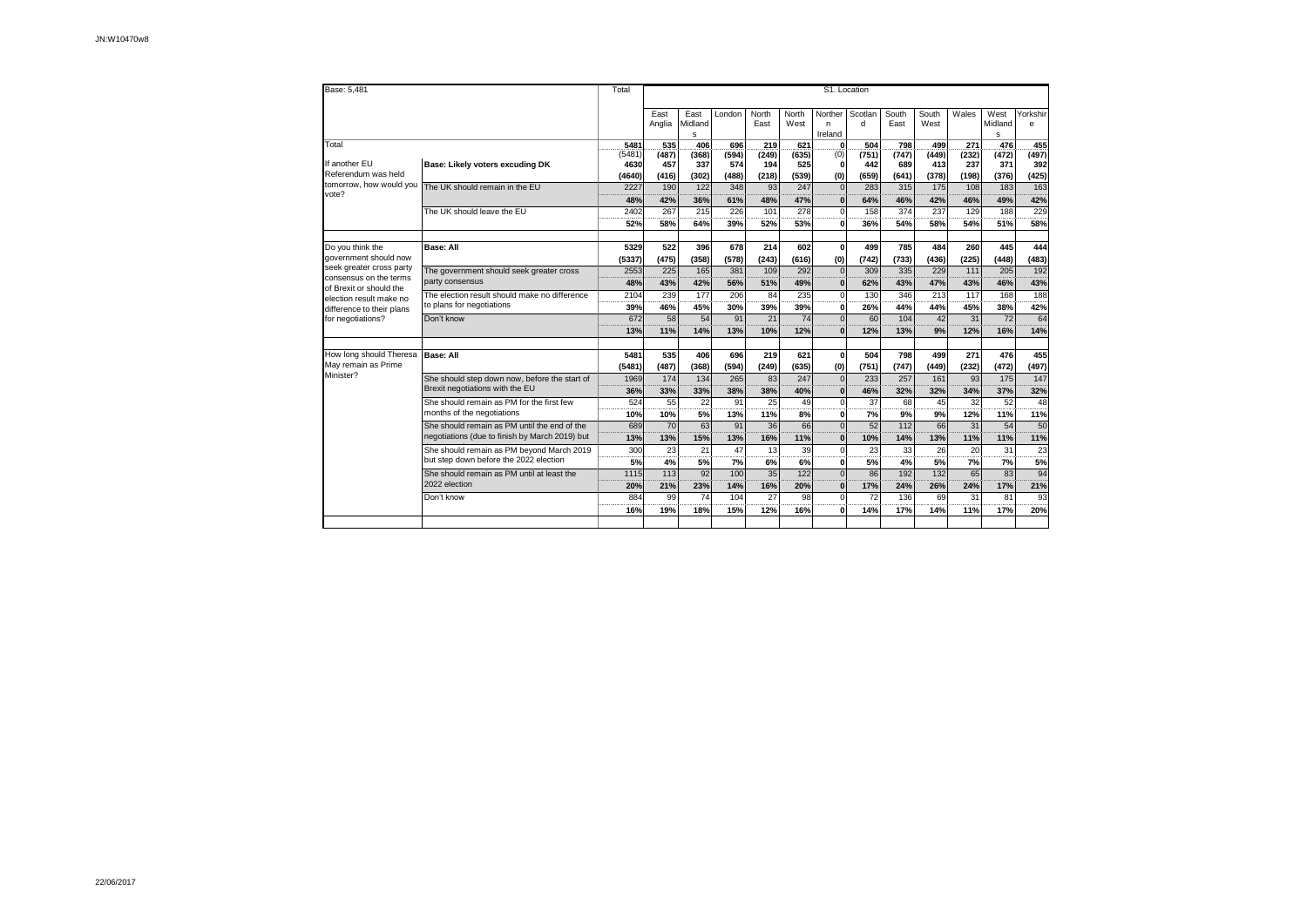| Base: 5,481                                          |                          | Total         | Gender X Age             |               |               |                 |                 |                 | <b>SEG</b>     |                        |                |                       |              | June 2017 Westminster Election |             |             |                | 2016 EU Referendum |               |                | 2016 EU Referendum<br>(Conservative Voters) |                 |                | (Labour Voters) | 2016 EU Referendum<br>Did not<br>vote<br>(692)<br>(121)<br>716<br>130<br>(121)<br>15<br>59 |  |  |  |  |
|------------------------------------------------------|--------------------------|---------------|--------------------------|---------------|---------------|-----------------|-----------------|-----------------|----------------|------------------------|----------------|-----------------------|--------------|--------------------------------|-------------|-------------|----------------|--------------------|---------------|----------------|---------------------------------------------|-----------------|----------------|-----------------|--------------------------------------------------------------------------------------------|--|--|--|--|
|                                                      |                          |               | Male<br>18-34            | Male<br>35-54 | Male<br>$55+$ | Female<br>18-34 | Female<br>35-54 | Female<br>$55+$ | ABC1           | C <sub>2</sub> DE      | Con            | Lab                   | Lib<br>Dem   | SNP                            | <b>UKIP</b> | Green       | Remain         | Leave              | vote          | Did not Remain | Leave                                       | Did not<br>vote | Remain         | Leave           |                                                                                            |  |  |  |  |
| Total                                                |                          | 548           | 623                      | .940          | 1098          | .615            | .952            | 1254            | 3014           | 2467                   | 2154           | 2029                  | 374          | .154                           | _94.        | 82          | 2422           | 2613               | .446          | 648            | 1458                                        | .48             | 1182           | .716            | .130                                                                                       |  |  |  |  |
| How good or bad a job do Base: All                   |                          | (5481<br>5481 | (521)<br>623             | (989)<br>940  | (998)<br>1098 | (799)<br>615    | (1142)<br>952   | (1032)<br>1254  | (3363)<br>3014 | (2118)<br>2467         | (1957)<br>2154 | (2003)<br>2029        | (383)<br>374 | (296)<br>154                   | (153)<br>94 | (103)<br>82 | (2559)<br>2422 | (2476)<br>2613     | (446)<br>446  | (627)<br>648   | (1284)<br>1458                              | (46)<br>48      | (1190)<br>1182 |                 |                                                                                            |  |  |  |  |
| you think Theresa May,                               |                          | (5481)        | (521)                    | (989)         | (998)         | (799)           | (1142)          | (1032)          | (3363)         | (2118)                 | (1957)         | (2003)                | (383)        | (296)                          | (153)       | (103)       | (2559)         | (2476)             | (446)         | (627)          | (1284)                                      | (46)            | (1190)         | (692)           |                                                                                            |  |  |  |  |
| Conservative Party leader                            | 5 - Very good            | 360           | 46                       | 44            | 87            | 26              | 56              | 101             | 181            | 179                    | 300            | 35                    |              |                                |             |             | 106            | 240                | 14            | 73             | 216                                         | 11              | 20             |                 |                                                                                            |  |  |  |  |
| is doing?                                            |                          | 7%            | <b>COLORADO</b><br>7%    | 5%            | 8%            | 4%              | 6%              | 8%              | 6%             | 7%                     | 14%            | 2%                    | 2%           | $< 1\%$                        | 5%          | 5%          | 4%             | 9%                 | 3%            | 11%            | 15%                                         | 23%             | ---<br>2%      | 2%              |                                                                                            |  |  |  |  |
|                                                      | 1 - Good                 | 1169          | 113                      | 183           | 234           | 104             | 174             | 361             | 659            | 510                    | 869            | 160                   | 48           |                                | 19          |             | 384            | 737                | 49            | 254            | 600                                         | 15              | 89             |                 | 12                                                                                         |  |  |  |  |
|                                                      |                          | 21%           | 18%                      | 19%           | 21%           | 17%             | 18%             | 29%             | 22%            | 21%                    | 40%            | 8%                    | 13%          | 5%                             | 21%         | 8%          | 16%            | 28%                | 11%           | 39%            | 41%                                         | 32%             | 8%             | 8%              | 9%                                                                                         |  |  |  |  |
|                                                      | 3 - Neither good nor bad | 1470          | 135<br><b>THEFT</b>      | 226           | 284           | 143             | 290             | 391             | 780            | 690                    | 664            | 370                   | 103          | 13                             | 35          | 17          | 532            | 789                | 148           | 199            | 447                                         | 18              | 180            | 170             | 20                                                                                         |  |  |  |  |
|                                                      |                          | 27%           | 22%                      | 24%           | 26%           | 23%             | 31%             | 31%             | 26%            | 28%                    | 31%            | 18%                   | 28%          | 9%                             | 37%         | 21%         | 22%            | 30%                | 33%           | 31%            | 31%                                         | 37%             | 15%            | 24%             | 15%                                                                                        |  |  |  |  |
|                                                      | - Bad                    | 1119          | 112<br>                  | 205<br>       | 230<br>-----  | 144             | 193             | 234<br>         | 644<br>------  | 474                    | 257<br>-----   | 528                   | 117          | 27                             | 23          | 24<br>      | 544<br>        | 454<br>------      | 121<br>------ | 97             | 157<br>------                               |                 | 284<br>        | 193             | 51                                                                                         |  |  |  |  |
|                                                      |                          | 20%           | 18%                      | 22%           | 21%           | 23%             | 20%             | 19%             | 21%            | 19%                    | 12%            | 26%                   | 31%          | 18%                            | 24%         | 30%         | 22%            | 17%                | 27%           | 15%            | 11%                                         | 7%              | 24%            | 27%             | 39%                                                                                        |  |  |  |  |
|                                                      | - Very bad               | 1363          | 217                      | 281           | 262           | 198             | 238             | 167             | 750            | 613                    | 64             | 937                   | 99           | 106                            | 13          | 30          | 856            | 393                | 114           | 25             | 38                                          |                 | 609            | 280             | 48                                                                                         |  |  |  |  |
|                                                      |                          | 25%           | 35%                      | 30%           | 24%           | 32%             | 25%             | 13%             | 25%            | 25%                    | 3%             | 46%                   | 26%          | 69%                            | 14%         | 36%         | 35%            | 15%                | 25%           | 4%             | 3%                                          | 1%              | 52%            | 39%             | 36%                                                                                        |  |  |  |  |
|                                                      | Mean score               | 2.6           | 2.5                      | 2.5           | 2.7           | 2.4             | 2.6             | 3.0             | 2.6            | 2.7                    | 3.5            | 1.9                   | 2.3          | 1.5                            | 2.8         | 2.2         | 2.3            | 3.0                | 2.4           | 3.4            | 3.5                                         | 3.7             | 1.8            | 2.1             | 2.0                                                                                        |  |  |  |  |
|                                                      |                          |               |                          |               |               |                 |                 |                 |                |                        |                |                       |              |                                |             |             |                |                    |               |                |                                             |                 |                |                 |                                                                                            |  |  |  |  |
| How good or bad a job do<br>you think Jeremy Corbyn, | <b>Base: All</b>         | 5481          | 623                      | 940           | 1098          | 615             | 952             | 1254            | 3014           | 2467                   | 2154           | 2029                  | 374          | 154                            | 94          | 82          | 2422           | 2613               | 446           | 648            | 1458                                        | 48              | 1182           | 716             | 130                                                                                        |  |  |  |  |
| Labour Party leader is                               |                          | (5481)        | (521)                    | (989)         | (998)         | (799)           | (1142)          | (1032)          | (3363)         | (2118)                 | (1957          | (2003)                | (383)        | (296)                          | (153)       | (103)       | (2559)         | (2476)             | (446)         | (627)          | (1284)                                      | (46)            | (1190)         | (692)           | (121)                                                                                      |  |  |  |  |
| doing?                                               | 5 - Very good            | 949           | 185                      | 183           | 138           | 154             | 159             | 129             | 519            | 430                    | 43             | 798                   | 42           | 24                             |             |             | 610            | 285                | 53            | 21             | 21                                          |                 | 514            | 248             | 37                                                                                         |  |  |  |  |
|                                                      |                          | 17%           | 30%                      | 19%<br>287    | 13%<br>268    | 25%             | 17%             | 10%             | 17%            | 17%                    | 2%<br>374      | 39%<br>778            | 11%<br>113   | 16%<br>70                      | 3%<br>18    | 11%<br>24   | 25%            | 11%                | 12%<br>129    | 3%<br>148      | 1%<br>218                                   | 3%              | 43%<br>452     | 35%<br>279      | 28%<br>47                                                                                  |  |  |  |  |
|                                                      | - Good                   | 1539<br>28%   | 217<br><br>35%           | 31%           | 24%           | 204<br>33%      | 261<br><br>27%  | 301<br>24%      | 871<br>29%     | 667<br>-----<br>27%    | 17%            | 38%                   | 30%          | 45%                            | 19%         | <br>29%     | 818<br><br>34% | 591<br>23%         | 29%           | 23%            | 15%                                         | 15%             | <br>38%        | 39%             | 36%                                                                                        |  |  |  |  |
|                                                      | 3 - Neither good nor bad | 1461          | 125                      | 233           | 266           | 155             | 299             | 383             | 813            | 649                    | 625            | 341                   | 123          | 41                             | 27          | 35          | 587            | 694                | 181           | 225            | 380                                         | 19              | 170            | 138             | 34                                                                                         |  |  |  |  |
|                                                      |                          | 27%           | <b>CONTRACTOR</b><br>20% | 25%           | 24%           | 25%             | 31%             | 31%             | 27%            | 26%                    | 29%            | 17%                   | 33%          | 27%                            | 29%         | 43%         | 24%            | 27%                | 40%           | 35%            | 26%                                         | 41%             | ------<br>14%  | 19%             | 26%                                                                                        |  |  |  |  |
|                                                      | - Bad                    | 786           | 55                       | 115           | 198           | 59              | 125             | 233             | 433            | 352                    | 539            | 74                    | 61           | 11                             | 19          |             | 239            | 497                | 49            | 150            | 379                                         | 10              | 28             | 36              | 10                                                                                         |  |  |  |  |
|                                                      |                          | 14%           | 9%                       | 12%           | 18%           | 10%             | 13%             | 19%             | 14%            | 14%                    | 25%            | 4%                    | 16%          | 7%                             | 21%         | 9%          | 10%            | 19%                | 11%           | 23%            | 26%                                         | 22%             | 2%             | 5%              | 8%                                                                                         |  |  |  |  |
|                                                      | 1 - Very bad             | 747           | 41                       | 121           | 227           | 42              | 109             | 207             | 378            | 369                    | 573            | 37                    | 35           |                                | 27          |             | 168            | 545                | 34            | 104            | 460                                         |                 | 18             | 15              |                                                                                            |  |  |  |  |
|                                                      |                          | 14%           | 7%                       | 13%           | 21%           | 7%              | 11%             | 17%             | 13%            | <b>BR 99 99</b><br>15% | <b>27%</b>     | <b>COLORADO</b><br>2% | 9%           | 5%                             | 29%         | 9%          | 7%             | 21%                | 8%            | 16%            | 32%                                         | 19%             | 2%             | 2%              | 3%                                                                                         |  |  |  |  |
|                                                      | Mean score               | 3.2           | 3.7                      | 3.3           | 2.9           | 3.6             | 3.2             | 2.9             | 3.2            | 3.2                    | 2.4            | 4.1                   | 3.2          | 3.6                            | 2.5         | 3.2         | 3.6            | 2.8                | 3.3           | 2.7            | 2.3                                         | 2.6             | 4.2            | 4.0             | 3.8                                                                                        |  |  |  |  |
|                                                      |                          |               |                          |               |               |                 |                 |                 |                |                        |                |                       |              |                                |             |             |                |                    |               |                |                                             |                 |                |                 |                                                                                            |  |  |  |  |